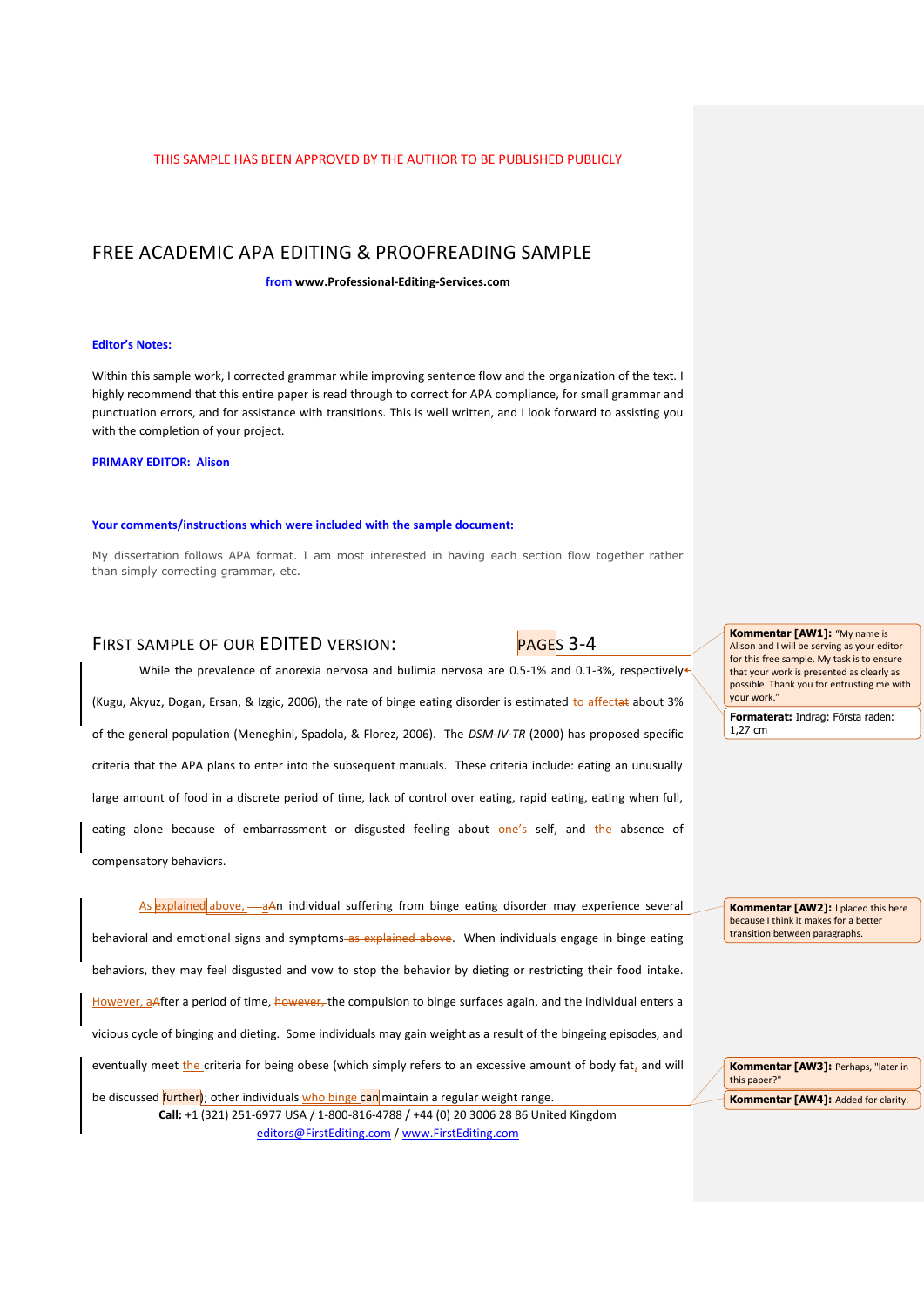-Along with this, some researchers believe that there is a genetic component involved in binge eating disorder, similar to that found in obesity studies (Cooper & Fairburn, 2003). For example, it has been proposed that certain observable characteristics, such as fat metabolism, physical activity, fat distribution, and eating behavior are genetically-related genetically to obesity. Likewise, binge eating disorder has been found to be highly correlated with increased adiposity (body fat that stores energy in the form of fat) (Cooper & Fairburn, 2003).

#### **Anxiety Disorders and Binge Eating**

In general, pppsychological disorders  $\frac{1}{2}$  in general, are being diagnosed more accurately, along with other eating disorders. Some of these co-occurring disorders include major depression, anxiety disorders, and personality disorders. Anxiety disorders present most frequently with binge-eating specific behaviors, in about 70% of the treatment population (Schmidt, 2000).

Consistent with this statistic is the idea that anxiety can be reduced with behaviors such as disordered eating. Much in the same way that those suffering from bulimia nervosa vomit, or those with obsessive compulsive disorder have rituals and compulsions, binge eaters may feel compelled to eat more in order to reduce anxious feelings, and then subsequently feel that they must diet in order to lose the extra weight from binge eating. This may then develop into a cycle of binging and dieting (Schwalberg, Barlow, Alger, & Howard, 1992; Schmidt, 2000).

# SECOND SAMPLE OF OUR EDITED VERSION: PAGES 7-8

A study by Wild et al. (2006) used an electronic diary in their analysis of primarily obese individuals involved in an in-patient treatment for binge eating disorder. Participants in this study were asked to keep track of their eating behaviors every day, while engaging in treatment interventions such as psychotherapy, nutrition counseling, and exercise programs for a total of 15 sessions of two<sup>2</sup> hours each. At first, the sessions were conducted once a week, but later theyon were decreased to every other week. Participants also kept track daily of their feelings about their eating behaviors, including questions about depression, anxiety, calmness, distress, and control. The authors found that over the course of the treatment period, participants'

> **Call:** +1 (321) 251-6977 USA / 1-800-816-4788 / +44 (0) 20 3006 28 86 United Kingdom editors@FirstEditing.com / www.FirstEditing.com

**Kommentar [AW5]:** Changed so as not to split the verb.

**Formaterat:** Indrag: Första raden: 1,27 cm

**Formaterat:** Indrag: Första raden: 1,27 cm

**Kommentar [AW6]:** In APA style, numbers less than 10 are spelled out.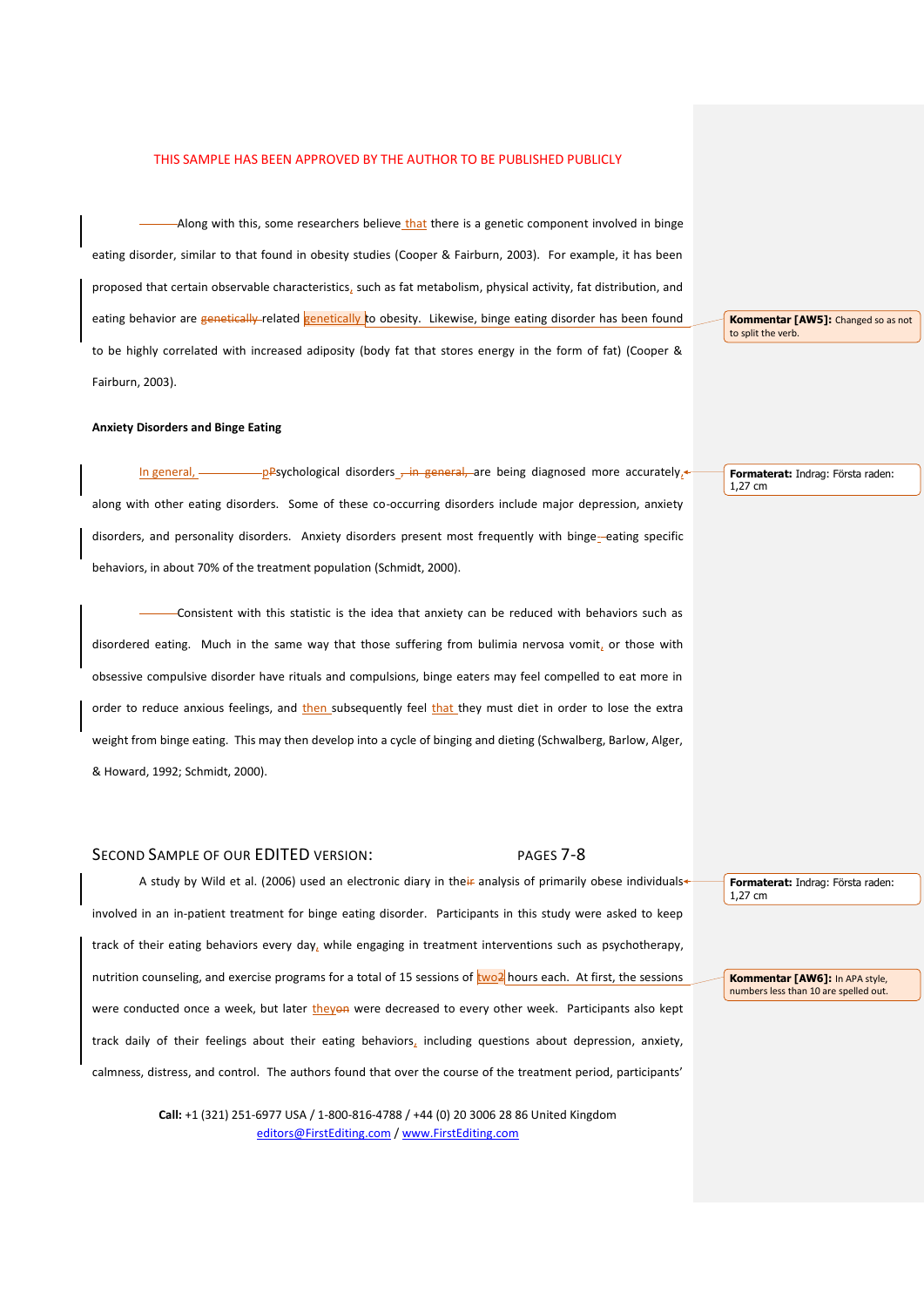binge eating behaviors decreased, along with their feelings of depression, anxiety, and distress. They also found that the patients felt more calm and in control of their eating habits when engaged in treatment interventions. In addition to this, the researchers found that anxiety was most often the feeling that triggered episodes of binge eating in the participants. All in all, each participant lost weight as a result of their therapy and recording their  $\theta$  f-eating behaviors; for some, it was a substantial amount (up to 44 lbs.).

#### **Relation of Binge Eating and Bulimia Nervosa**

-Schwalberg et al. (1992) compared bulimics, obese binge eaters, individuals with social phobia, and individuals with panic disorders on measures of anxiety, depression, and substance abuse. They assessed and compared individuals on measures concerning age of onset for each disorder, frequency of the behavior, and overall ideal body weight. The researchers found a significant difference between the age of onset for those individuals with bulimia nervosa and age of onset for those individuals with a binge eating disorder. The mean age of onset for bulimia nervosa was about 20 years old, whereas the mean age of onset for binge eating disorder was about 25 years old. The researchers also found that 70% of binge eaters evidenced a history of an anxiety disorder, compared to 80% of individuals with bulimia nervosa, which is consistent with the research by Schmidt (2000). The two most common anxiety disorders diagnosed in bulimics and binge eaters were generalized anxiety disorder (GAD) and social phobia. Many of the subjects indicated that social concerns and anxiety were present throughout their lives and played a role in their development (Schwalberg et al., 1992).

#### **First portion of your unedited version:**

While the prevalence of anorexia nervosa and bulimia nervosa are 0.5-1% and 0.1-3%, respectively (Kugu, Akyuz, Dogan, Ersan, & Izgic, 2006), the rate of binge eating disorder is estimated at about 3% of the general population (Meneghini, Spadola, & Florez, 2006). The *DSM-IV-TR* (2000) has proposed specific criteria that the APA plans to enter into the subsequent manuals. These criteria include: eating an unusually large amount of food in a discrete period of time, lack of control over eating, rapid eating, eating when full, eating alone because of embarrassment or disgusted feeling about self, and absence of compensatory behaviors.

> **Call:** +1 (321) 251-6977 USA / 1-800-816-4788 / +44 (0) 20 3006 28 86 United Kingdom editors@FirstEditing.com / www.FirstEditing.com

**Kommentar [AW7]: Perhaps, "In** summary?"

**Formaterat:** Indrag: Första raden: 1,27 cm

**Kommentar [AW8]:** "I have made adjustments to grammar, punctuation, and minor formatting, all with a view to ensuring clarity in your work. I wish you all the best in your submission. – Alison"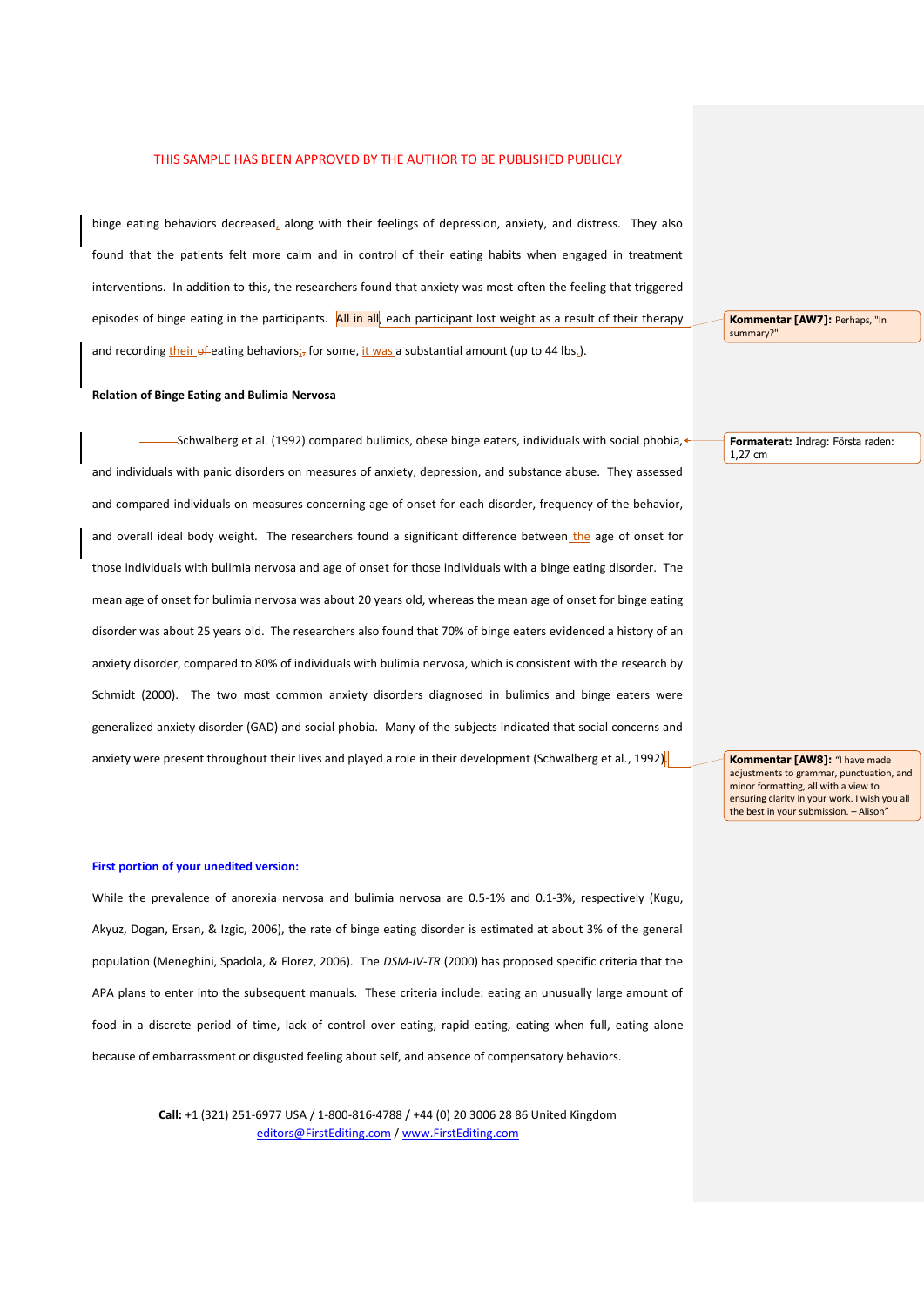An individual suffering from binge eating disorder may experience several behavioral and emotional signs and symptoms as explained above. When individuals engage in binge eating behaviors, they may feel disgusted and vow to stop the behavior by dieting or restricting their food intake. After a period of time, however, the compulsion to binge surfaces again, and the individual enters a vicious cycle of binging and dieting. Some individuals may gain weight as a result of the bingeing episodes, and eventually meet criteria for being obese (which simply refers to an excessive amount of body fat and will be discussed further); other individuals can maintain a regular weight range.

Along with this, some researchers believe there is a genetic component involved in binge eating disorder, similar to that found in obesity studies (Cooper & Fairburn, 2003). For example, it has been proposed that certain observable characteristics such as fat metabolism, physical activity, fat distribution, and eating behavior are genetically related to obesity. Likewise, binge eating disorder has been found to be highly correlated with increased adiposity (body fat that stores energy in the form of fat) (Cooper & Fairburn, 2003).

#### **Anxiety Disorders and Binge Eating**

Psychological disorders, in general, are being diagnosed more accurately along with other eating disorders. Some of these co-occurring disorders include major depression, anxiety disorders, and personality disorders. Anxiety disorders present most frequently with binge eating specific behaviors, in about 70% of the treatment population (Schmidt, 2000).

Consistent with this statistic is the idea that anxiety can be reduced with behaviors such as disordered eating. Much in the same way that those suffering from bulimia nervosa vomit or those with obsessive compulsive disorder have rituals and compulsions, binge eaters may feel compelled to eat more in order to reduce anxious feelings, and subsequently feel they must diet in order to lose the extra weight from binge eating. This may then develop into a cycle of binging and dieting (Schwalberg, Barlow, Alger, & Howard, 1992; Schmidt, 2000).

#### **Second portion of your unedited version:**

**Call:** +1 (321) 251-6977 USA / 1-800-816-4788 / +44 (0) 20 3006 28 86 United Kingdom editors@FirstEditing.com / www.FirstEditing.com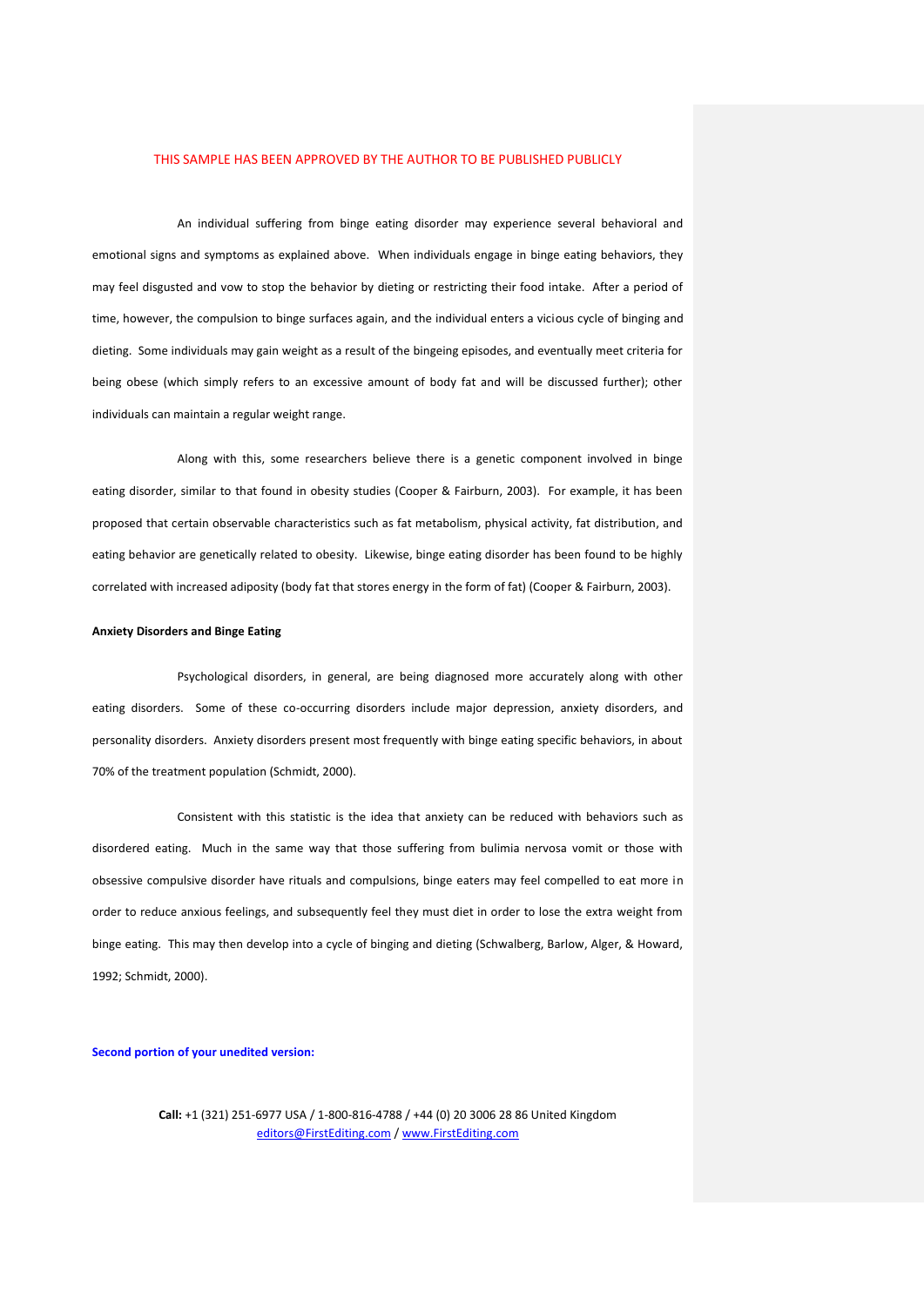A study by Wild et al. (2006) used an electronic diary in their analysis of primarily obese individuals involved in an in-patient treatment for binge eating disorder. Participants in this study were asked to keep track of their eating behaviors every day while engaging in treatment interventions such as psychotherapy, nutrition counseling, and exercise programs for a total of 15 sessions of 2 hours each. At first, the sessions were conducted once a week, but later on were decreased to every other week. Participants also kept track daily of their feelings about their eating behaviors including questions about depression, anxiety, calmness, distress, and control. The authors found that over the course of the treatment period, participants' binge eating behaviors decreased along with their feelings of depression, anxiety, and distress. They also found that the patients felt more calm and in control of their eating habits when engaged in treatment interventions. In addition to this, the researchers found that anxiety was most often the feeling that triggered episodes of binge eating in the participants. All in all, each participant lost weight as a result of their therapy and recording of eating behaviors, for some, a substantial amount (up to 44 lbs).

#### **Relation of Binge Eating and Bulimia Nervosa**

Schwalberg et al. (1992) compared bulimics, obese binge eaters, individuals with social phobia, and individuals with panic disorders on measures of anxiety, depression, and substance abuse. They assessed and compared individuals on measures concerning age of onset for each disorder, frequency of the behavior, and overall ideal body weight. The researchers found a significant difference between age of onset for those individuals with bulimia nervosa and age of onset for those individuals with a binge eating disorder. The mean age of onset for bulimia nervosa was about 20 years old, whereas the mean age of onset for binge eating disorder was about 25 years old. The researchers also found that 70% of binge eaters evidenced a history of an anxiety disorder, compared to 80% of individuals with bulimia nervosa, which is consistent with the research by Schmidt (2000). The two most common anxiety disorders diagnosed in bulimics and binge eaters were generalized anxiety disorder (GAD) and social phobia. Many of the subjects indicated that social concerns and anxiety were present throughout their lives and played a role in their development (Schwalberg et al., 1992).

Good morning Heidi,

**Call:** +1 (321) 251-6977 USA / 1-800-816-4788 / +44 (0) 20 3006 28 86 United Kingdom editors@FirstEditing.com / www.FirstEditing.com